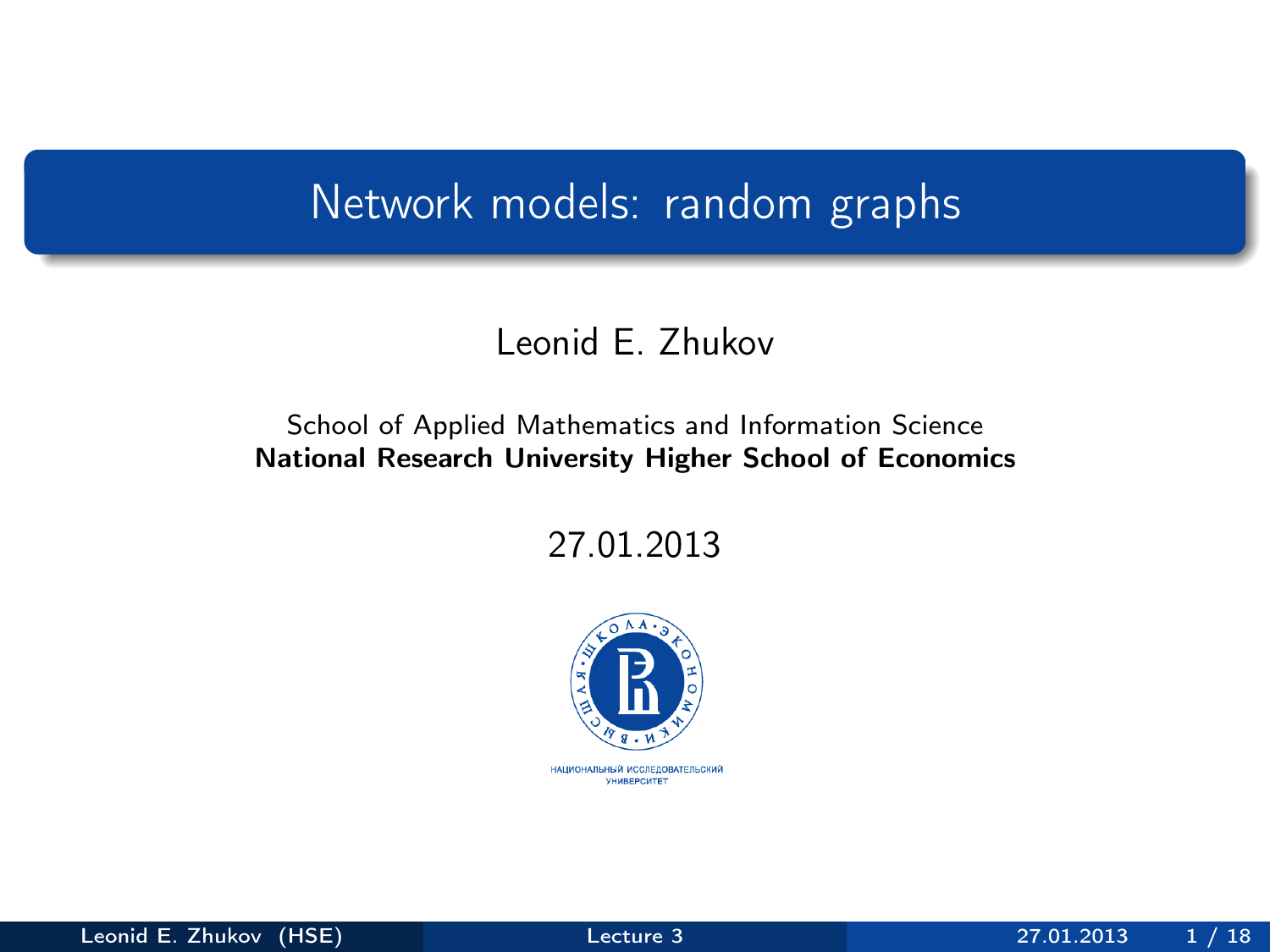Empirical network features:

- Power-law (heavy-tailed) degree destribution
- Small average distance (graph diameter)
- Large clustering coefficient (transitivity)
- Giant connected component, hierachical structure,etc

Generative models:

- Random graph model (Erdos & Renyi, 1959)
- "Small world" model (Watts & Strogatz, 1998)
- Preferntial Attachement model (Barabasi & Albert, 1999)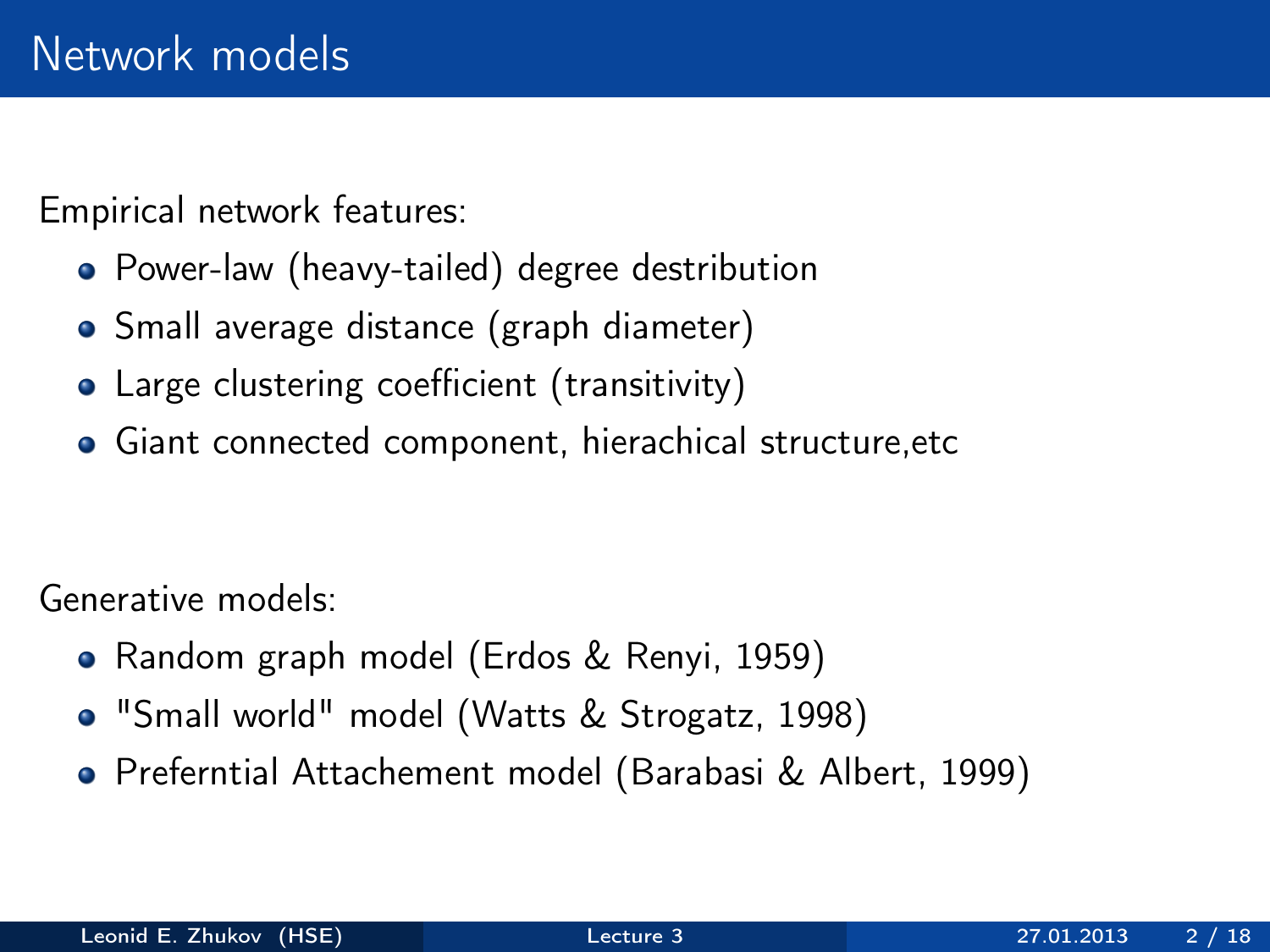## Random Graph models

Graph  $G\{E, V\}$ , nodes  $n = |V|$ , edges  $m = |E|$ Erdos and Renyi, 1959. Random graph models

- $G_{n,m}$ , a randomly selected graph from the set of  $C_{n(n-1)/2}^m$  graphs with  $n$  nodes and  $m$  edges
- $G_{n,p}$ , each pair out of  $n(n-1)/2$  pairs of nodes is connected with probability  $p$ ,  $m$  - random number

$$
\langle m \rangle = p \frac{n(n-1)}{2}
$$

$$
\langle k \rangle = \frac{1}{n} \sum_{i} k_{i} = \frac{2 \langle m \rangle}{n} = p (n - 1) \approx pn
$$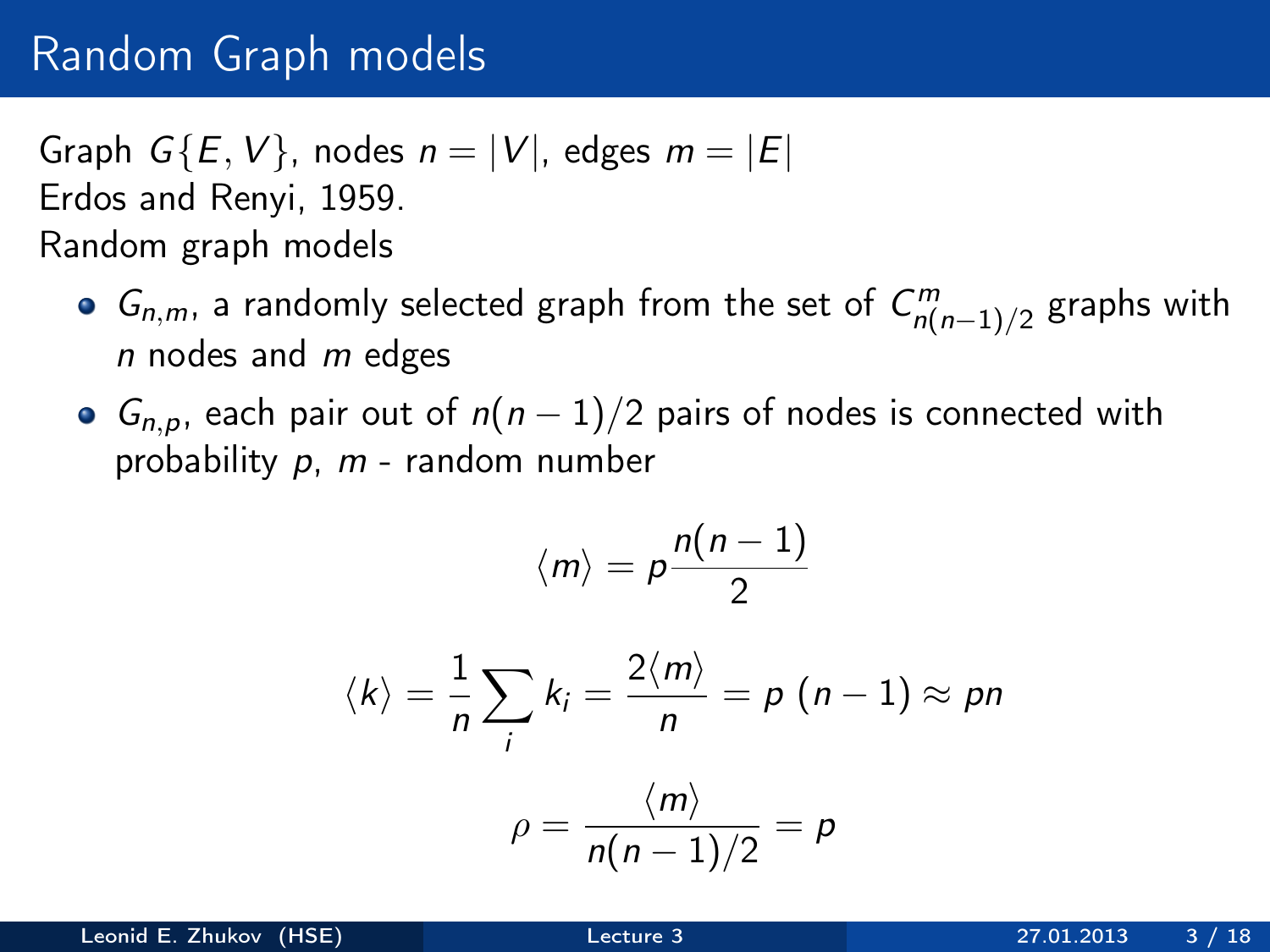• Probability that *i*-th node has a degree  $k_i = k$ 

$$
P(k_i = k) = P(k) = C_{n-1}^{k} p^{k} (1-p)^{n-1-k}
$$

(Bernoulli distribution)  $\rho^k$  - probability that connects to  $k$  nodes (has  $k$ -edges)  $(1-\rho)^{n-k-1}$  - probability that does not connect to any other node  $C_{n-1}^k$  - number of ways to select k nodes out of all to connect to

• Limiting case of Bernoulli distribution, when  $n \to \infty$  at fixed  $\langle k \rangle = pn = \lambda$  $k e^{-\langle k \rangle} \lambda^k e^{-\lambda}$ 

$$
P(k) = \frac{\langle k \rangle^k e^{-\langle k \rangle}}{k!} = \frac{\lambda^k e^{-\lambda}}{k!}
$$

(Poisson distribution)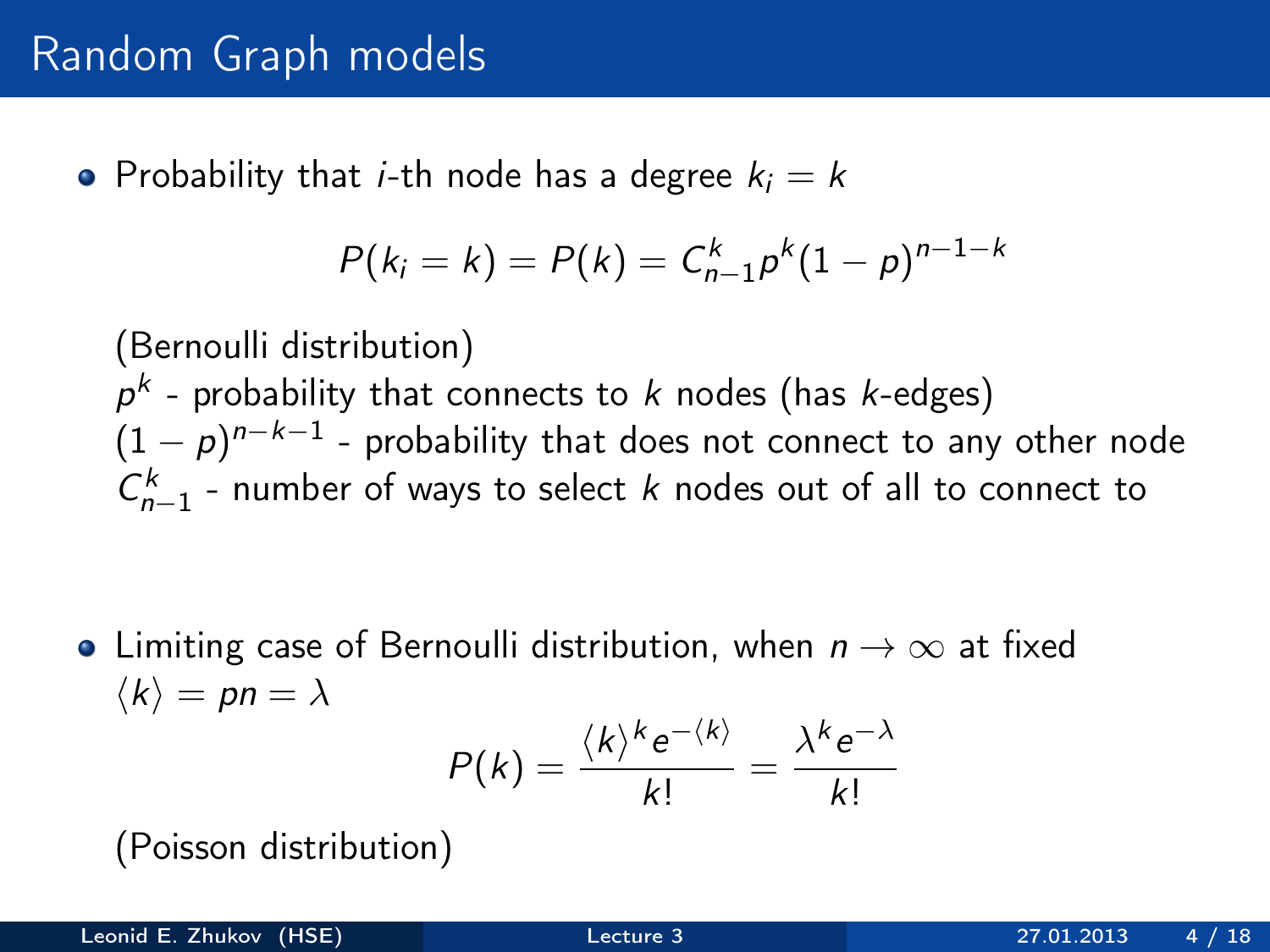#### Poisson Distribution

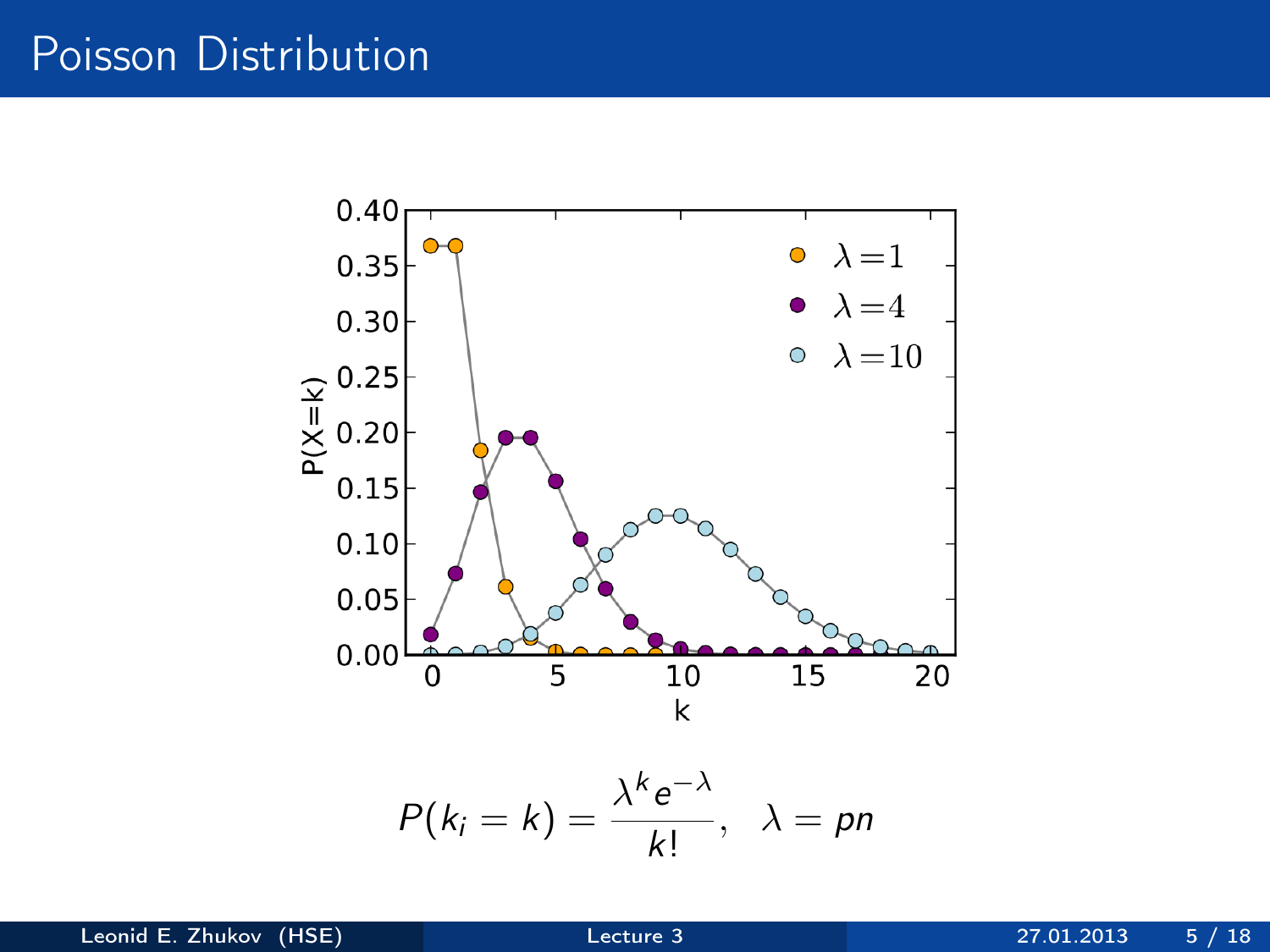Consider  $G_{n,p}$  as a function of p

- $p = 0$ , empty graph
- $p = 1$ , complete (full) graph
- There are exist critical  $p_c$ , structural changes from  $p < p_c$  to  $p > p_c$
- Gigantic connected component appears at  $p > p_c$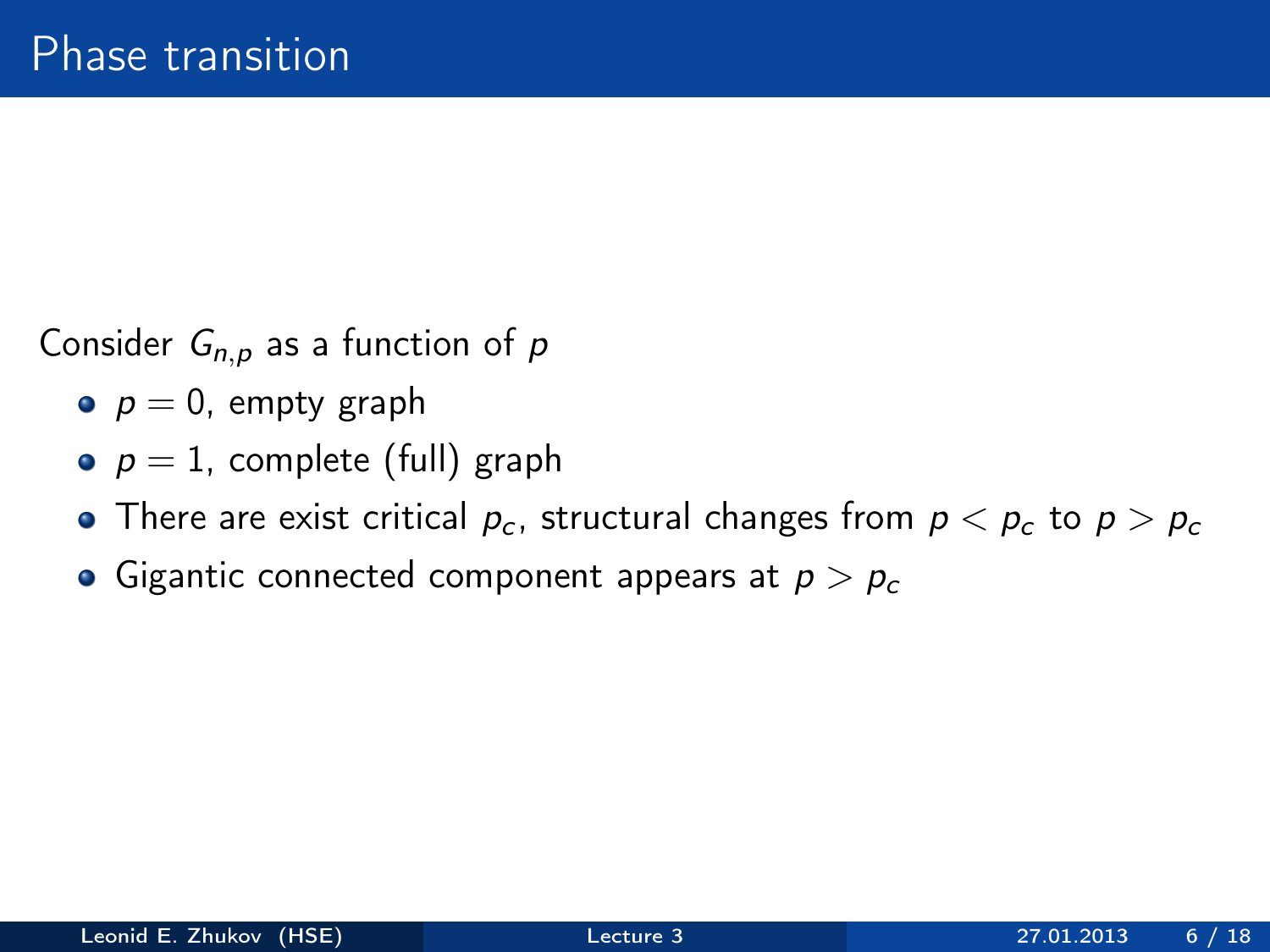# Random graph model



 $p < p_c$   $p = p_c$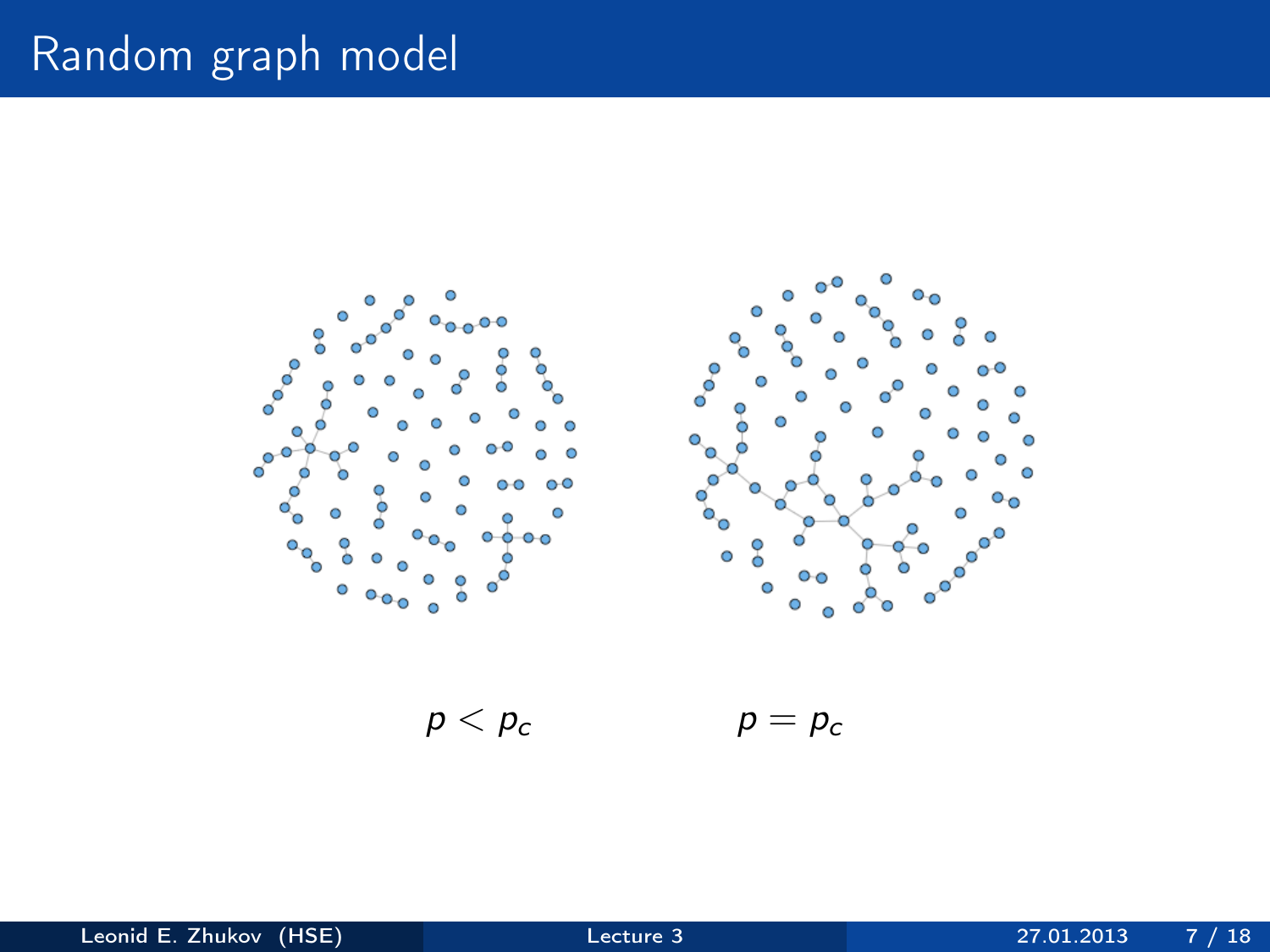# Random graph model



 $p > p_c$   $p >> p_c$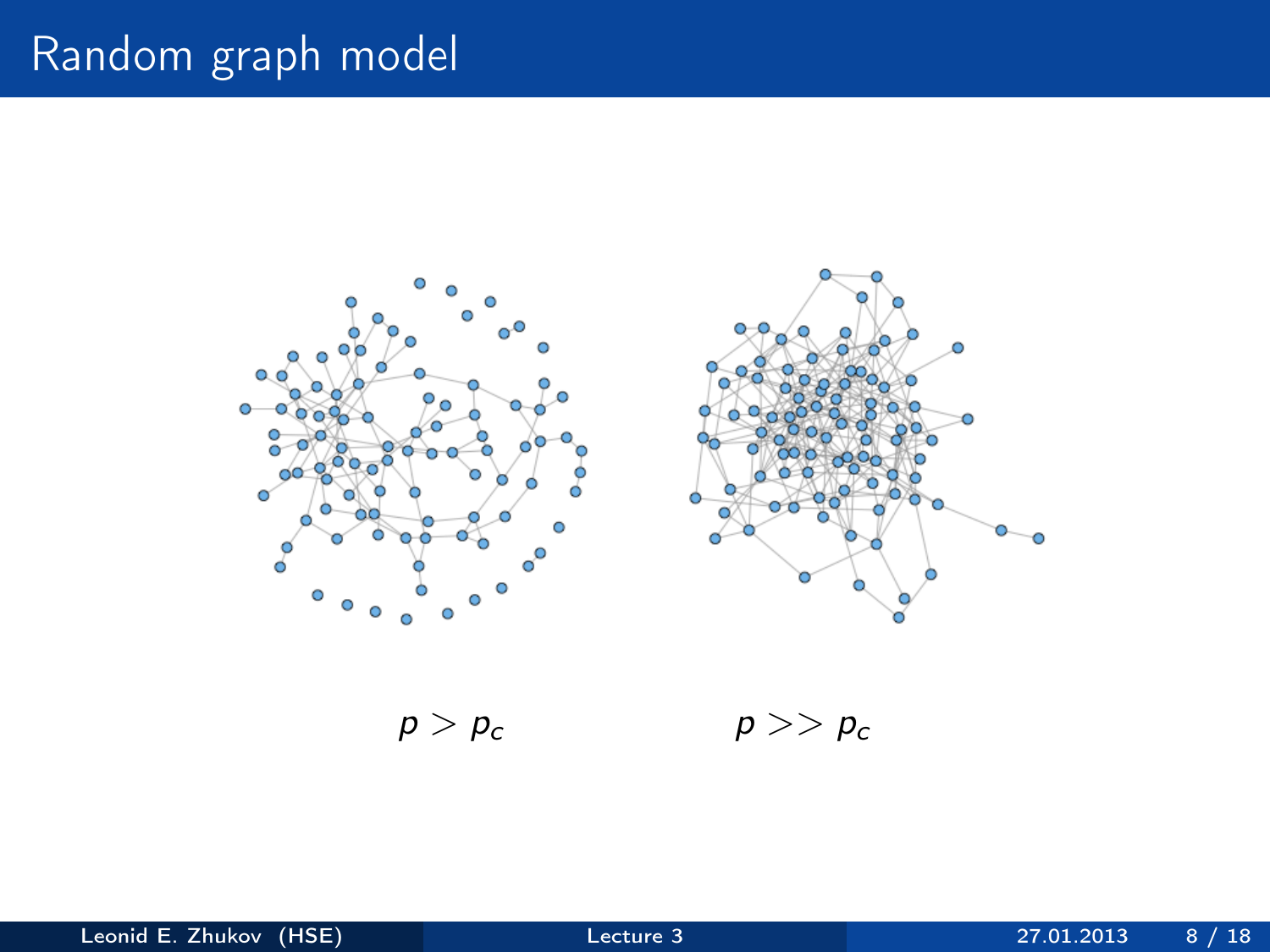### Phase transition

Let  $u$  – fraction of nodes that do not belong to GCC. The probability that a node does not belong to GCC

$$
u = P(k = 1) \cdot u + P(k = 2) \cdot u^{2} + P(k = 3) \cdot u^{3} ... =
$$
  
= 
$$
\sum_{k=0}^{\infty} P(k)u^{k} = \sum_{k=0}^{\infty} \frac{\lambda^{k} e^{-\lambda}}{k!} u^{k} = e^{-\lambda} e^{\lambda u} = e^{\lambda(u-1)}
$$

Let s -fraction of nodes belonging to GCC (size of GCC)

$$
s = 1 - u
$$

$$
1 - s = e^{-\lambda s}
$$

when  $\lambda \to \infty$ ,  $s \to 1$ when  $\lambda \rightarrow 0$ ,  $s \rightarrow 0$  $(\lambda = pn)$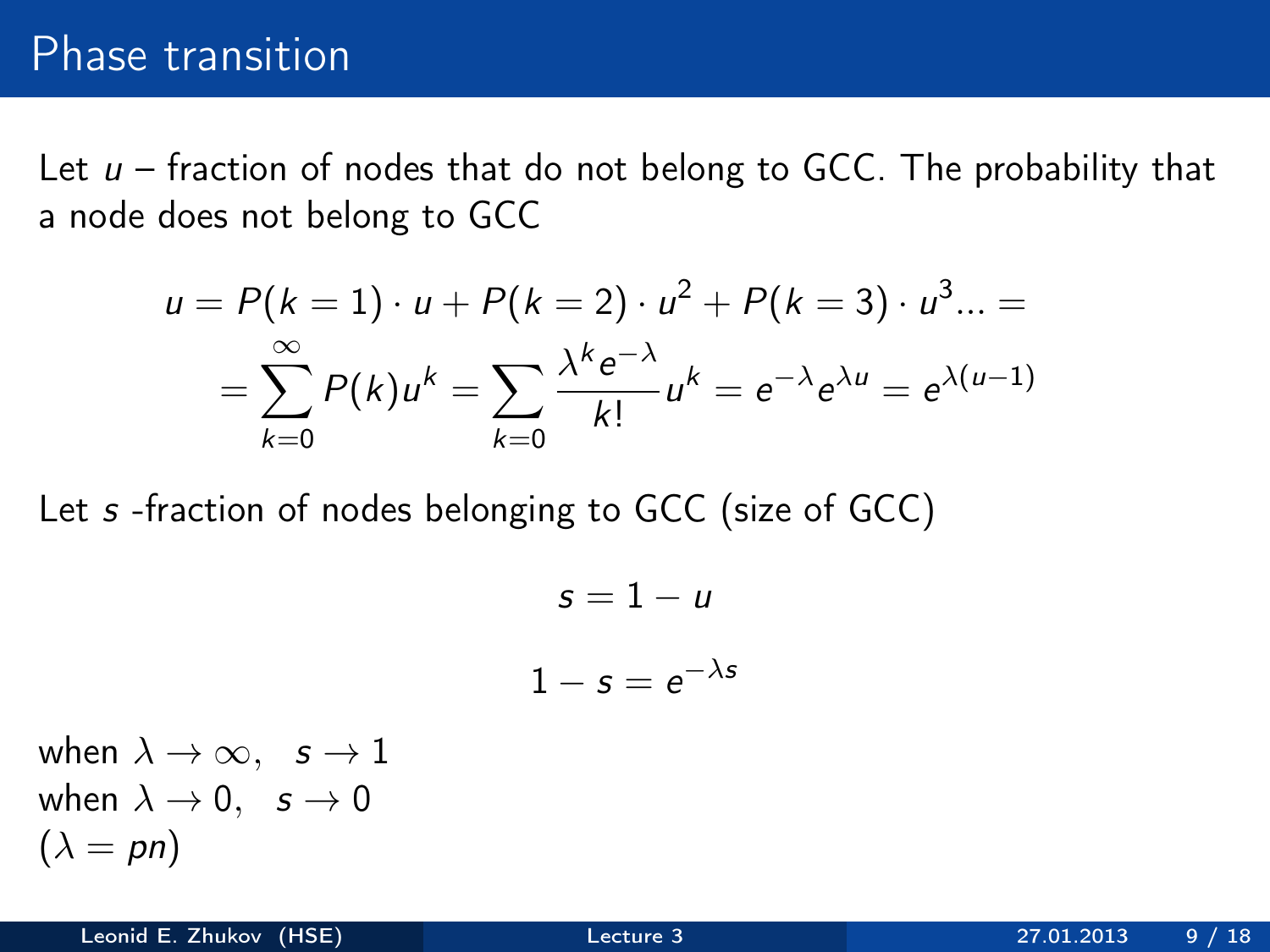## Phase transition

$$
s=1-e^{-\lambda s}
$$



non-zero solution exists when (at  $s = 0$ ):  $\lambda e^{-\lambda s}>1$ 

critical value:

$$
\lambda_c = 1
$$
  

$$
\lambda_c = p_c n = 1, \ \ p_c = \frac{1}{n}
$$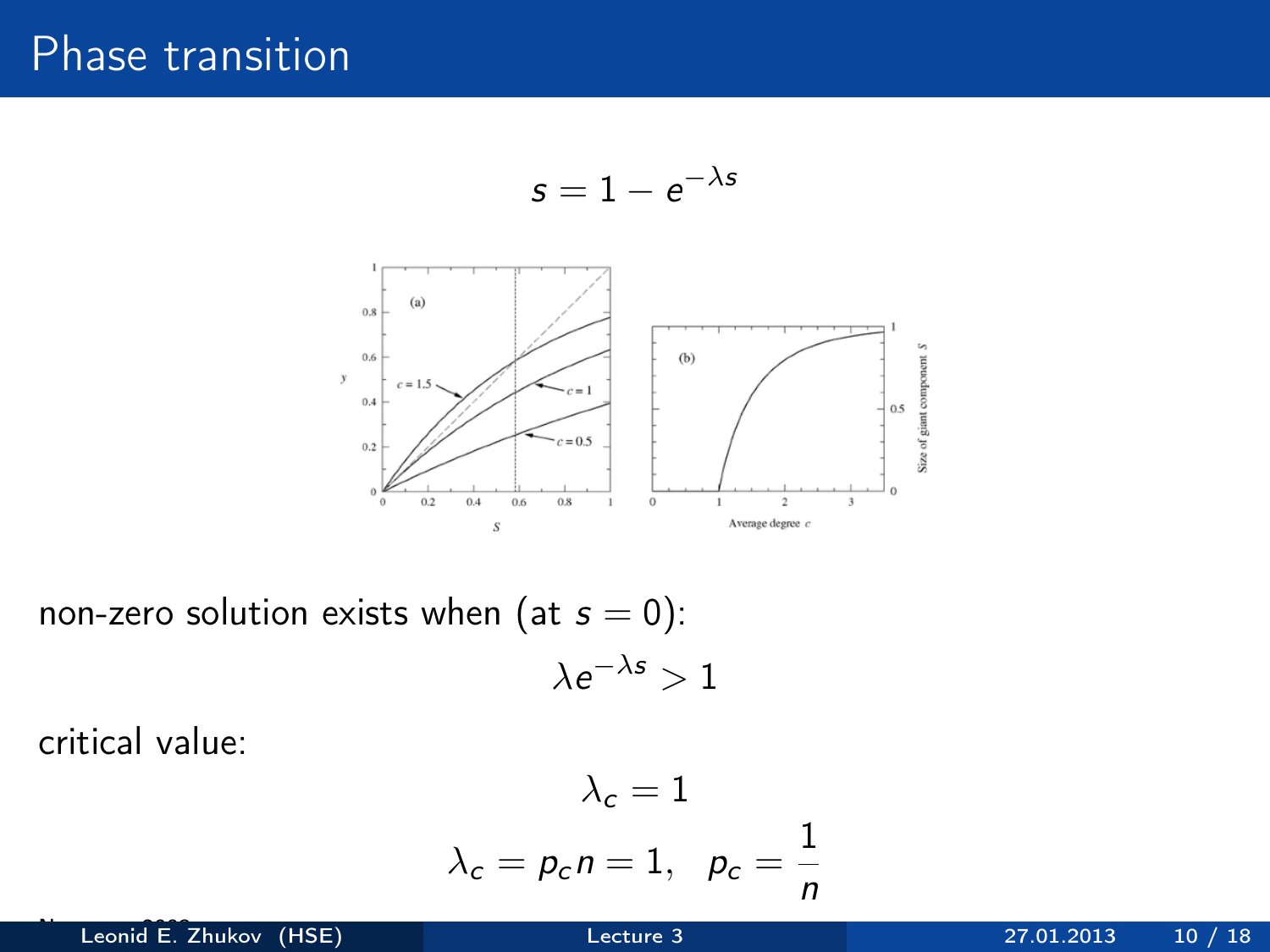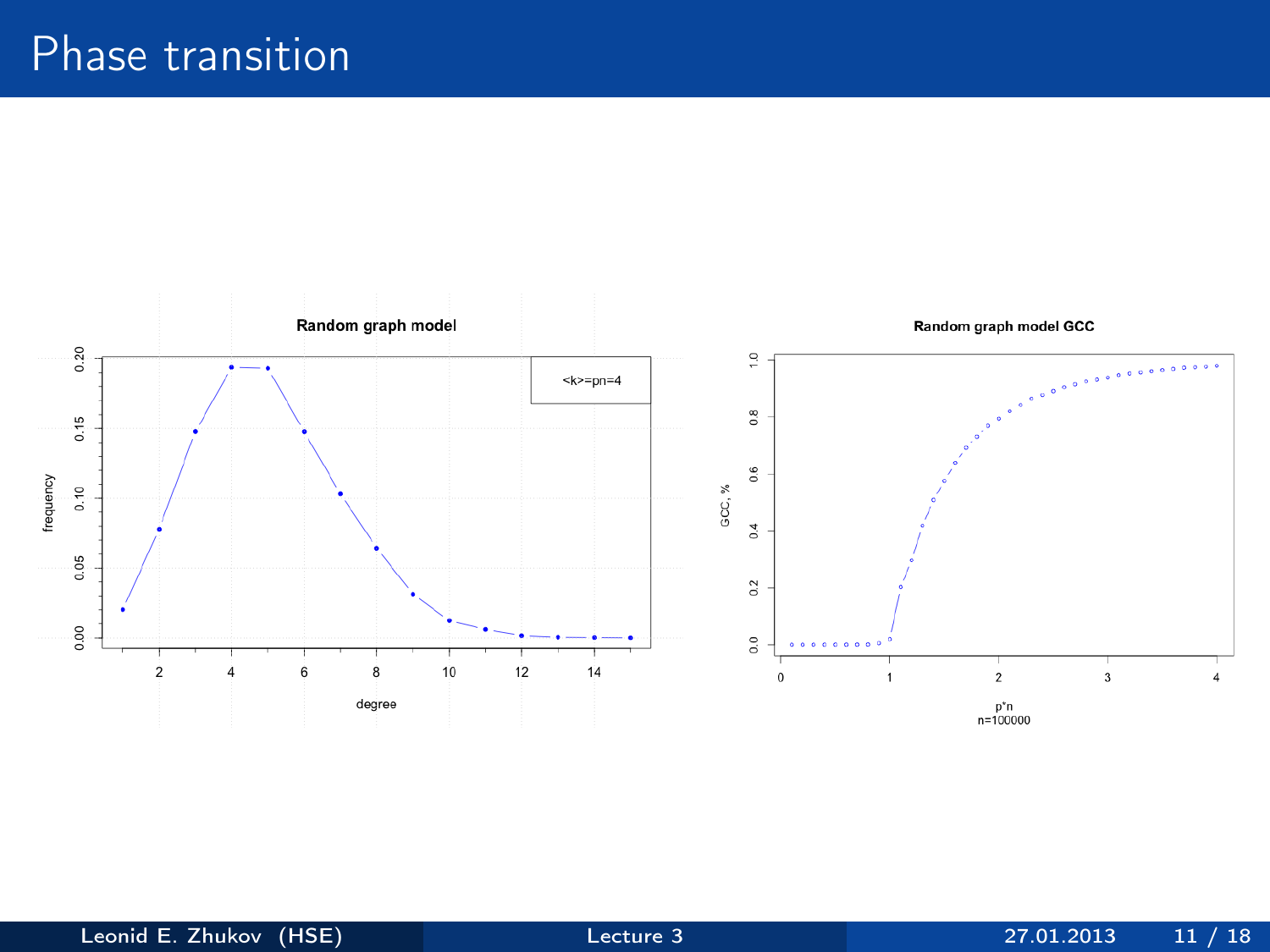Graph  $G(n, p)$ , for  $n \to \infty$ , critical value  $p_c = 1/n$ 

- when  $p < p_c$ ,  $(\langle k \rangle < 1)$  there is no components with more than  $O(\ln n)$  nodes, largest component is a tree
- when  $\rho = \rho_c$ ,  $(\langle k \rangle = 1)$  the largest component has  $O(n^{2/3})$  nodes

• when  $p > p_c$ ,  $(\langle k \rangle > 1)$  gigantic component has all  $O(n)$  nodes

Critical value:  $\langle k \rangle = p_c n = 1$ - on average one neighbor for a node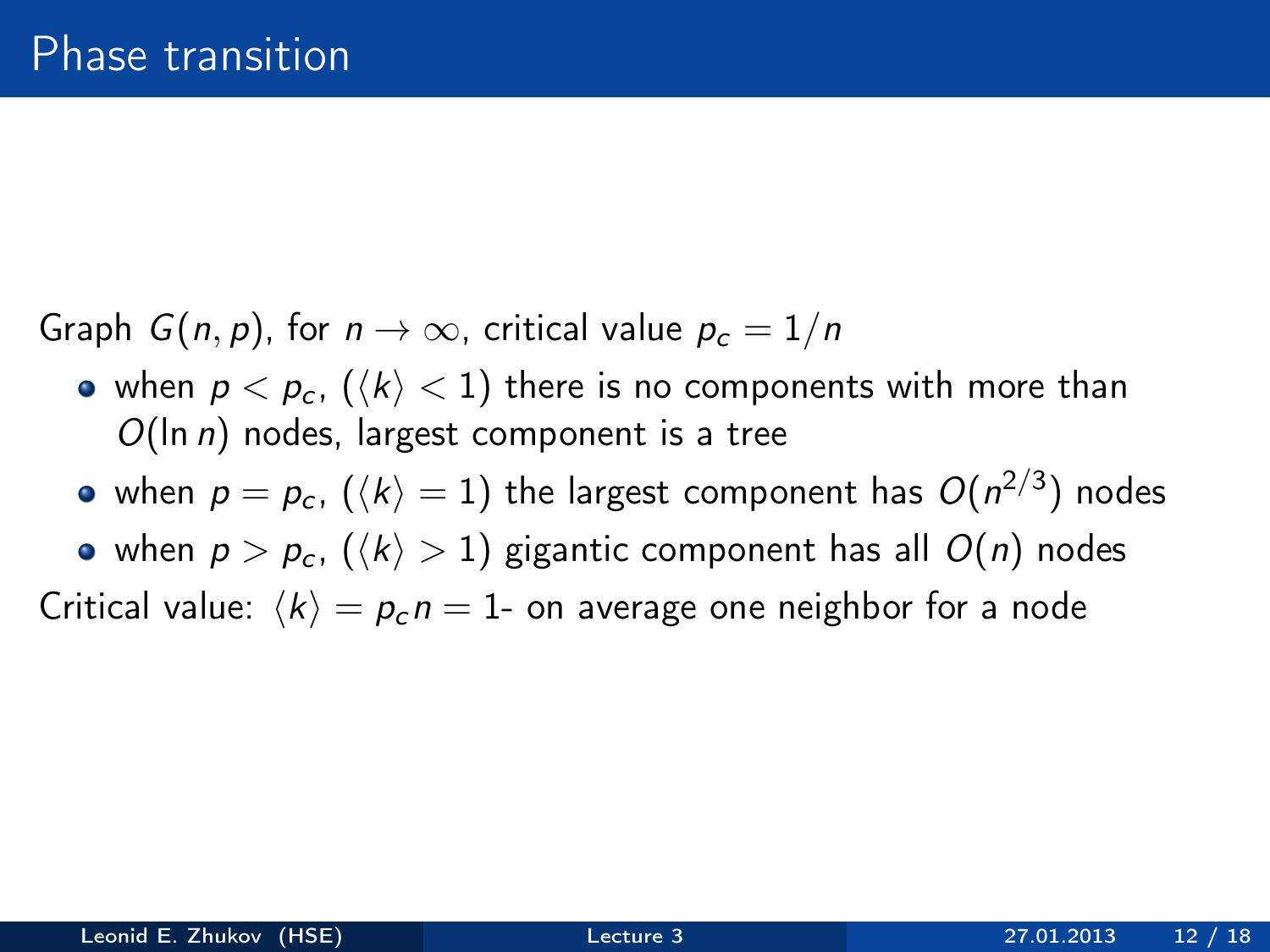# Threshold probabilities

Graph  $G(n, p)$ Threshold probabilities when different subgraphs of  $g$ -nodes appear in a random graph



\n- $$
p_c \sim n^{-g/(g-1)}
$$
, having a tree of order  $g$
\n- $p_c \sim n^{-1}$ , having a cycle of order  $g$
\n- $p_c \sim n^{-2/(g-1)}$ , complete subgraph of order  $g$
\n

Barabasi, 2002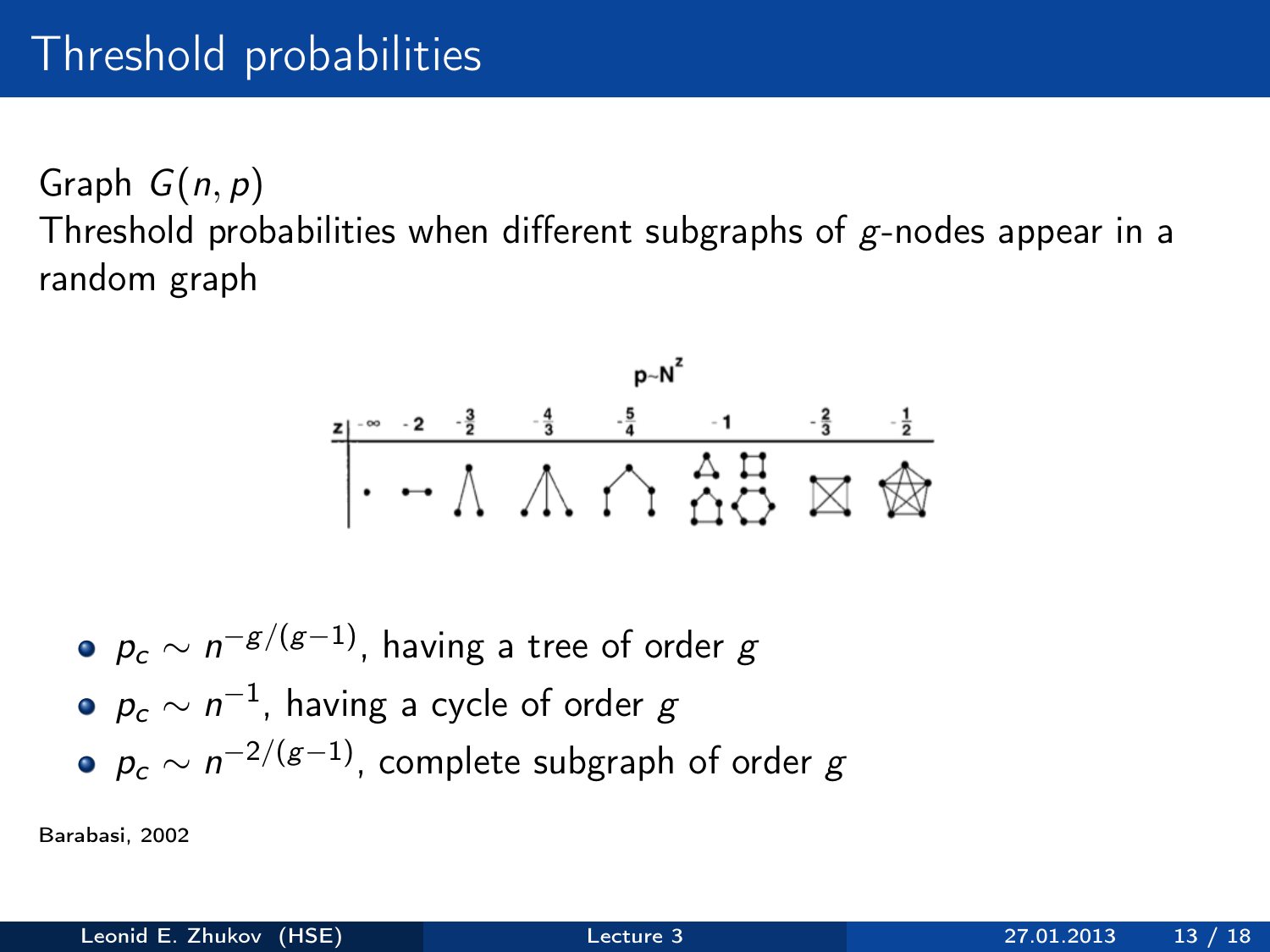On average, the number of nodes  $s$  steps away from a node  $\langle k \rangle^s = \lambda^s$ 



- If graph is a tree (GCC, around  $p_c$ ),  $\lambda^d \sim n$ ,  $d \sim \frac{\ln n}{\ln \lambda}$ ln  $\lambda$
- $P(d_{ii} > s + t + 1)$  probability, that there is no edge between the surfaces
- $P(d_{ij}>s+t+1)=(1-\rho)^{\lambda^{s+t}}$  , where  $\lambda^s \lambda^t$  total number of possible pairs from different groups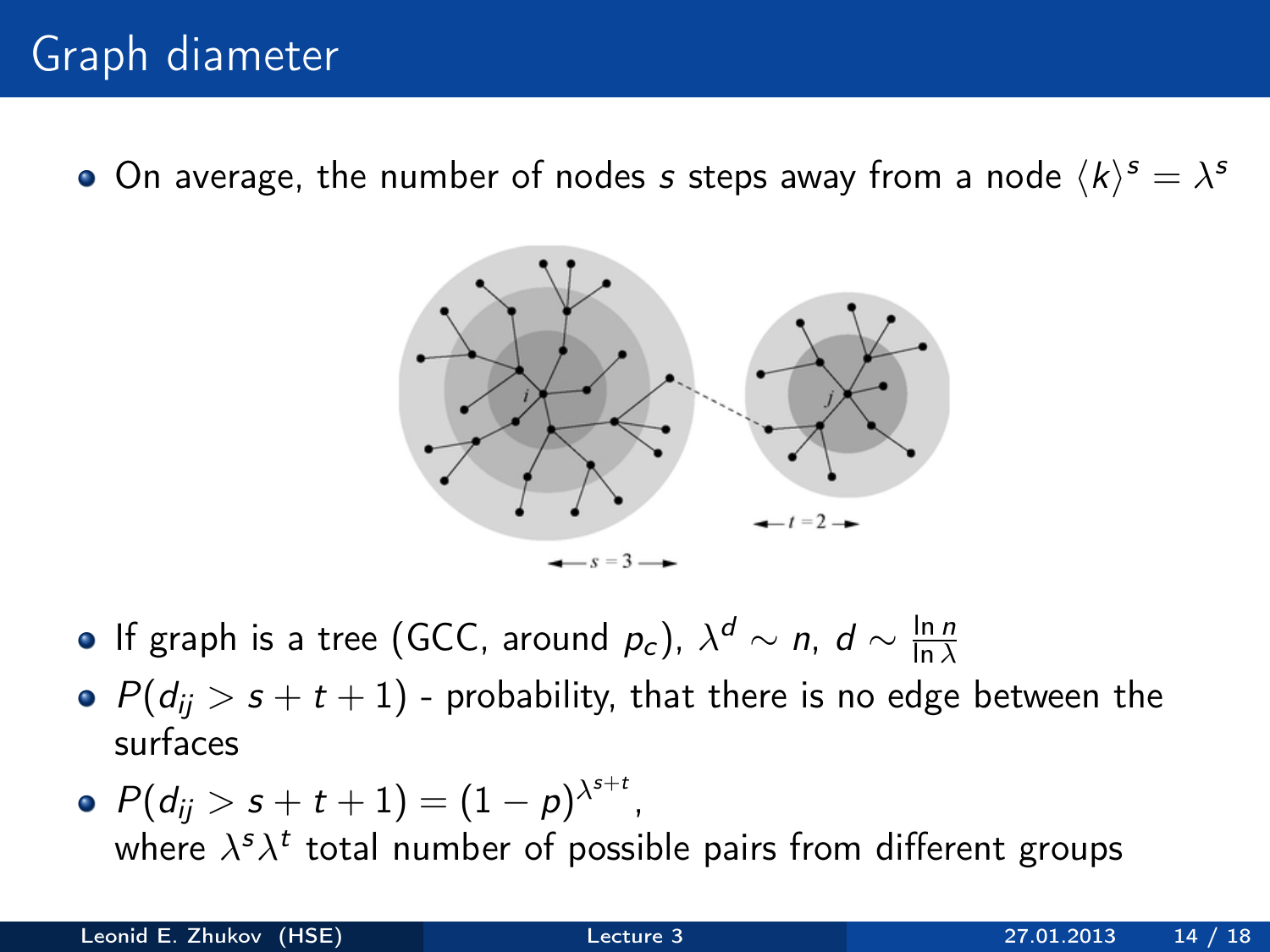• define 
$$
l = s + t + 1
$$

$$
P(d_{ij} > l) = (1 - p)^{\lambda^{l-1}} = (1 - \frac{\lambda}{n})^{\lambda^{l-1}}
$$
  
In  $P(d_{ij} > l) = \lambda^{l-1} \ln(1 - \frac{\lambda}{n}) = -\frac{\lambda^l}{n}$   
 $P(d_{ij} > l) = \exp(-\frac{\lambda^l}{n})$ 

• Graph diameter is the smallest value *l* such that  $P(d_{ij} > l) = 0$ , i.e no matter which pair of nodes we pick, there is zero chance to be separated by greater distance,  $\lambda^I =$   $a$ n, should grow faster than  $\emph{n}$ 

$$
\bullet \ \ d = \min(I) = \frac{\ln a}{\ln \lambda} + \frac{\ln n}{\ln \lambda} = A + \frac{\ln n}{\ln \lambda}
$$

Graph diameter when  $p \ge p_c$   $(\lambda = \langle k \rangle = pn)$ :

$$
d=\frac{\ln n}{\ln \langle k \rangle}
$$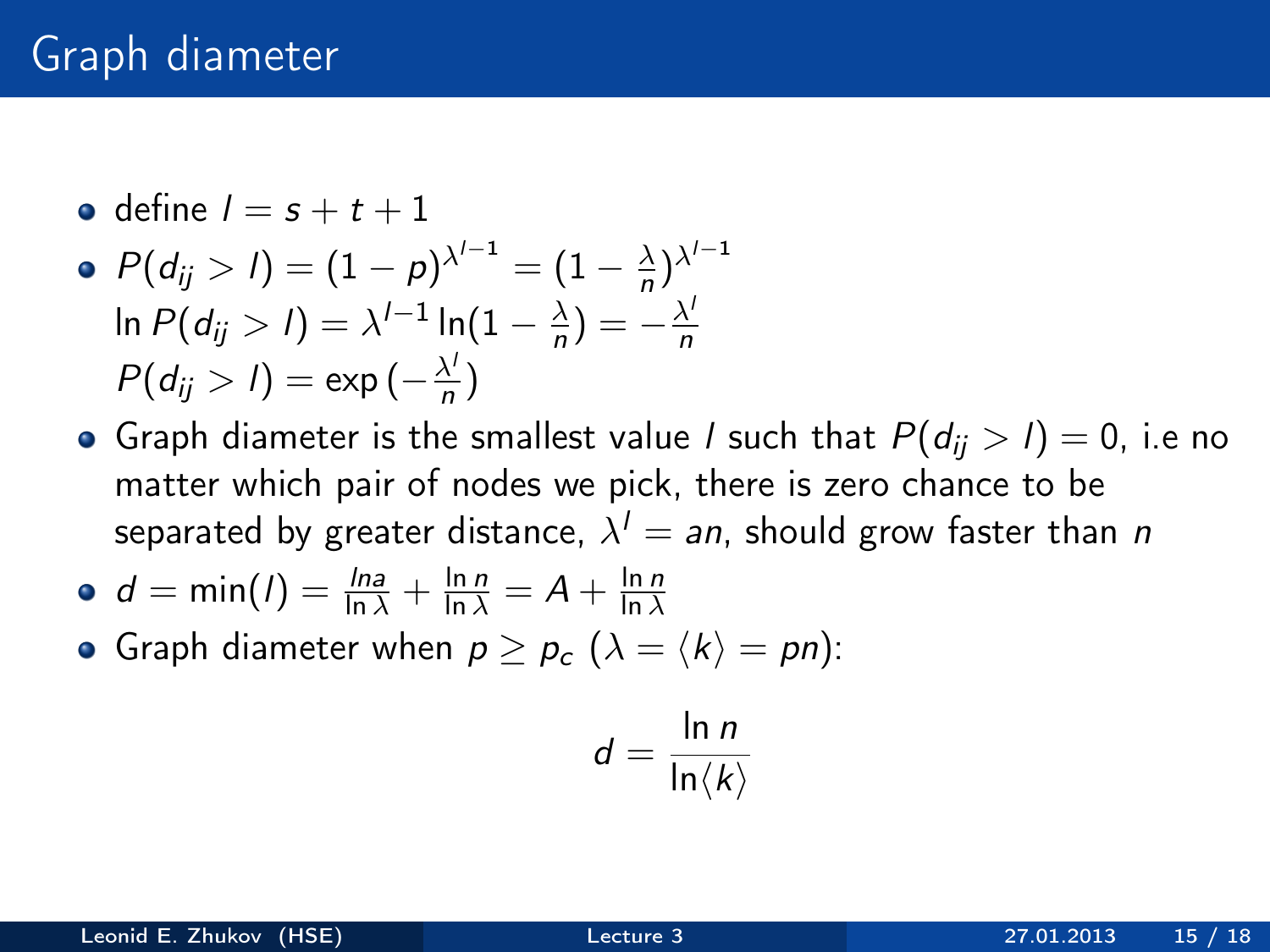#### **·** Clustering coefficient

$$
C(k) = \frac{\text{\#of links between NN}}{\text{\#max number of links NN}} = \frac{pk(k-1)/2}{k(k-1)/2} = p
$$

$$
C = p = \frac{\langle k \rangle}{n}
$$

• when  $n \to \infty$ ,  $C \to 0$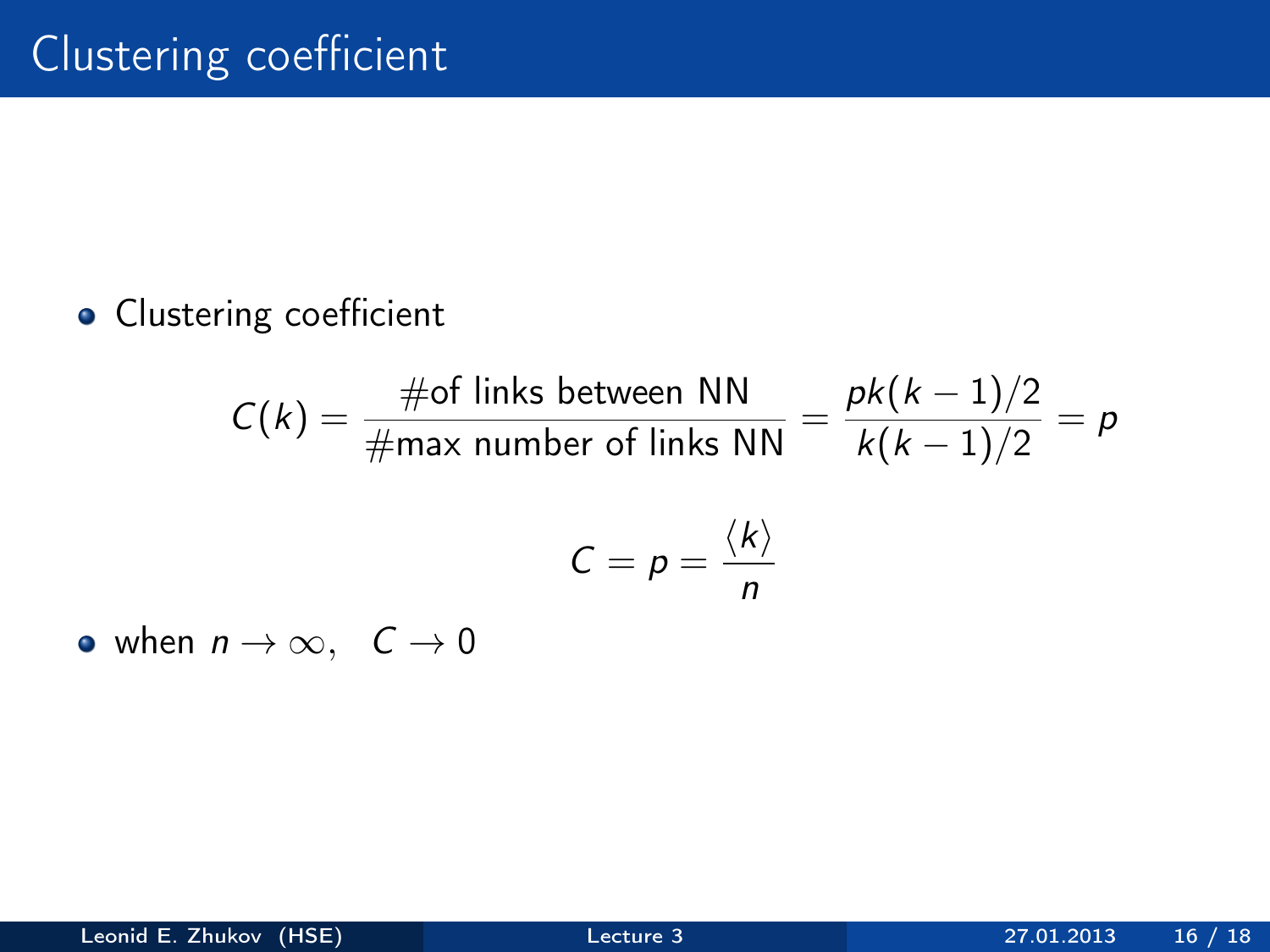Select a sequence of nodes with degreees  $D = \{k_1, k_2, k_3..k_n\}: \sum_i k_i = 2m$  to follow given distribution  $P(k)$ . For example: 1 1 1 1 1 2 2 2 3 3 3...

$$
P(k)=\frac{\#(k_i=k)}{2m}
$$

Randomly select two nodes from the sequence and form an edge between them